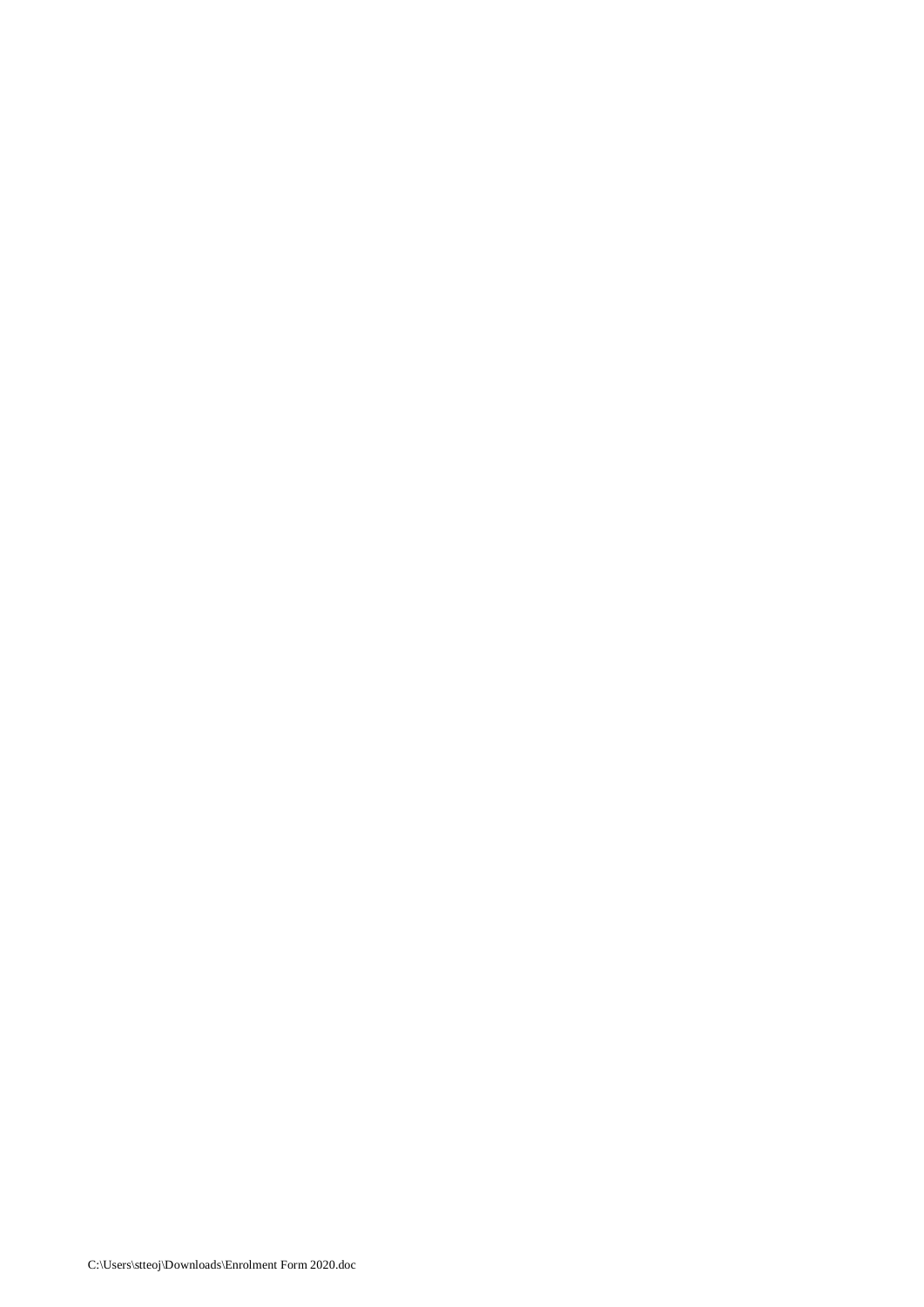### **JOHN SEPTIMUS ROE ANGLICAN COMMUNITY SCHOOL**

# **OUT OF SCHOOL CARE ENROLMENT FORM (Complying Written Arrangement)**

### **CHILD'S DETAILS**

|                               | <b>CHILD1</b> | <b>CHILD 2</b> | <b>CHILD 3</b> |
|-------------------------------|---------------|----------------|----------------|
| <b>Child's First Name</b>     |               |                |                |
| <b>Child's Middle Name</b>    |               |                |                |
| <b>Child's Surname</b>        |               |                |                |
| Gender (M or F)               |               |                |                |
| Date of Birth                 |               |                |                |
| <b>Child's CRN number</b>     |               |                |                |
| <b>Address</b>                |               |                |                |
| <b>Suburb &amp; Postcode</b>  |               |                |                |
| <b>Cultural background</b>    |               |                |                |
| Language spoken at            |               |                |                |
| home                          |               |                |                |
| Of Aboriginal or              |               |                |                |
| <b>Torres Strait Islander</b> |               |                |                |
| descent?                      |               |                |                |
| <b>Campus for OSC</b>         |               |                |                |
| (circle one)                  | MB/BB         | MB/BB          | MB/BB          |

## **PARENT DETAILS**

|                             | <b>PARENT1</b> | <b>PARENT 2</b> |
|-----------------------------|----------------|-----------------|
|                             | (CCS CLAIMANT) |                 |
| <b>Parent's First Name</b>  |                |                 |
| <b>Parent's Middle Name</b> |                |                 |
| <b>Parent's Last Name</b>   |                |                 |
| <b>Gender</b>               |                |                 |
| Date of Birth               |                |                 |
| <b>CRN</b> number           |                |                 |
| <b>Address</b>              |                |                 |
| <b>Suburb</b>               |                |                 |
| <b>State and Postcode</b>   |                |                 |
| <b>Home Phone</b>           |                |                 |
| <b>Work Phone</b>           |                |                 |
| <b>Mobile</b>               |                |                 |
| <b>Email</b>                |                |                 |
| <b>Place of Work</b>        |                |                 |
| <b>Cultural background</b>  |                |                 |

# **FAMILY STATUS**

| <b>Family Status</b> | Both parents at home<br><b>Shared Custody</b> |  |
|----------------------|-----------------------------------------------|--|
|                      | Sole parent<br><b>Other</b>                   |  |

Court Orders – Are there any Court Orders relating to this child/children Yes No If Yes, please provide a copy.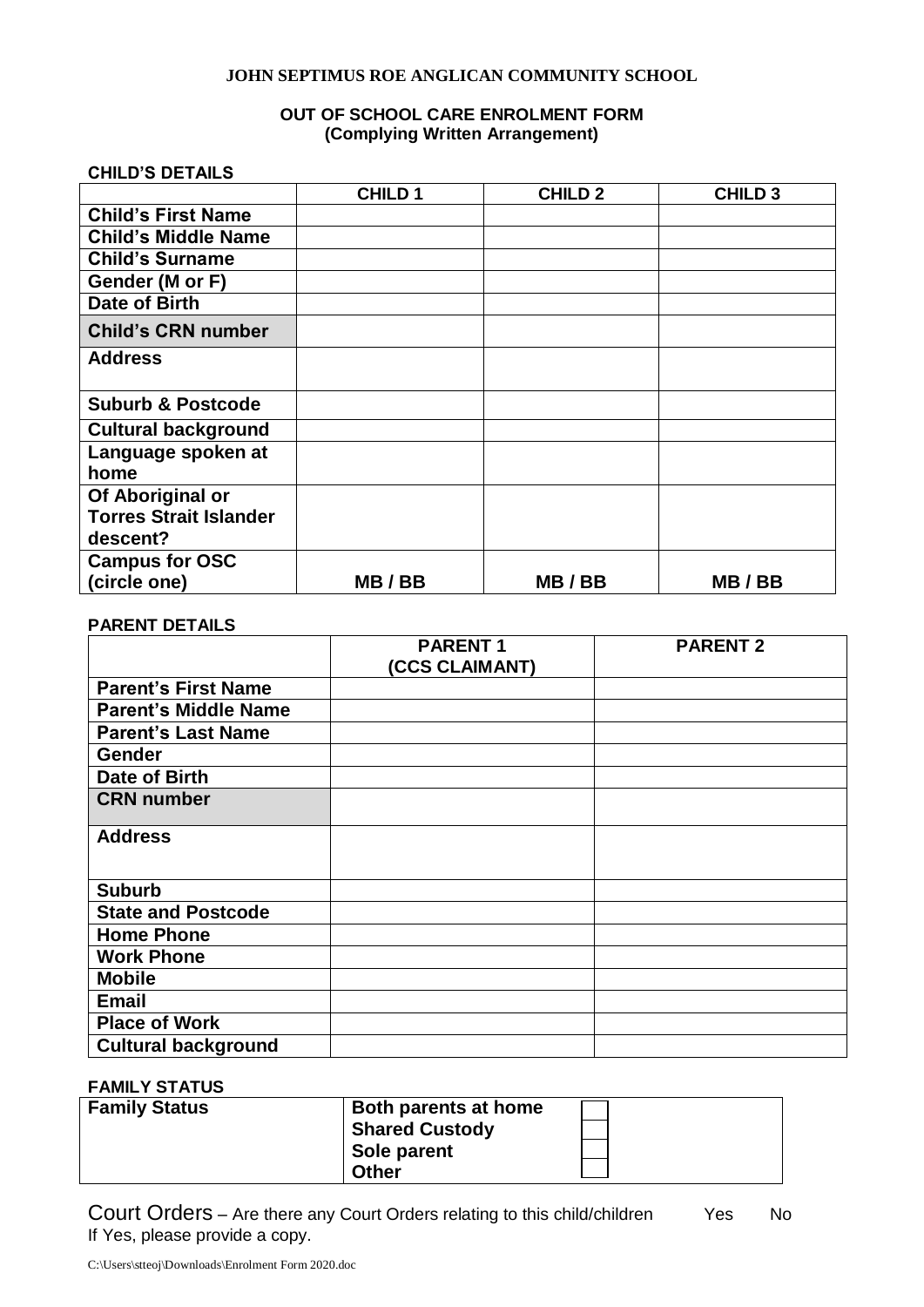# **AUTHORISED EMERGENCY CONTACTS**

| Name                           |  |
|--------------------------------|--|
| Relationship to Child/children |  |
| Address                        |  |
| Home Telephone                 |  |
| <b>Work Telephone</b>          |  |
| Mobile                         |  |

#### PARENT SIGNATURE:

| Name                           |  |
|--------------------------------|--|
| Relationship to Child/children |  |
| Address                        |  |
| Home Telephone                 |  |
| <b>Work Telephone</b>          |  |
| Mobile                         |  |

### PARENT SIGNATURE:

| Name                           |  |
|--------------------------------|--|
| Relationship to Child/children |  |
| Address                        |  |
| Home Telephone                 |  |
| Work Telephone                 |  |
| Mobile                         |  |
|                                |  |

## PARENT SIGNATURE:

Parents/Guardians are responsible to notify the Centre of any changes of acceptance and refusal of authorisations. All changes have to be updated on the enrolment.

Please note that in the event of an emergency and we are unable to contact you or your authorised persons, the School will seek medical attention for your child/children from registered Medical Practitioners, Hospital or Ambulance service.

You are advised that there may be Out of School Care Programme activities which are conducted at locations on the School campus which are outside the registered Out of School Care area.

I/we understand that the enrolment is accepted by the Provider on the basis of the information provided in this Arrangement, the current Fee Schedule and the Out of School Care Parent Information Booklet (which are subject to change at any time). I/we have completed the Contact List. I/we accept enrolment in the Out of School Care Programme on the above conditions.

| Name                    |                                              | Name  |                      |  |
|-------------------------|----------------------------------------------|-------|----------------------|--|
|                         | <b>BLOCK LETTERS</b>                         |       | <b>BLOCK LETTERS</b> |  |
| Signed                  | _Signed _____________________                |       | Date                 |  |
|                         | (Both parents must sign if joint enrolments) |       |                      |  |
| <b>Office Use Only:</b> |                                              |       |                      |  |
| Processed by:           | Copied Y/N                                   | Date: | File DF File         |  |
|                         |                                              |       |                      |  |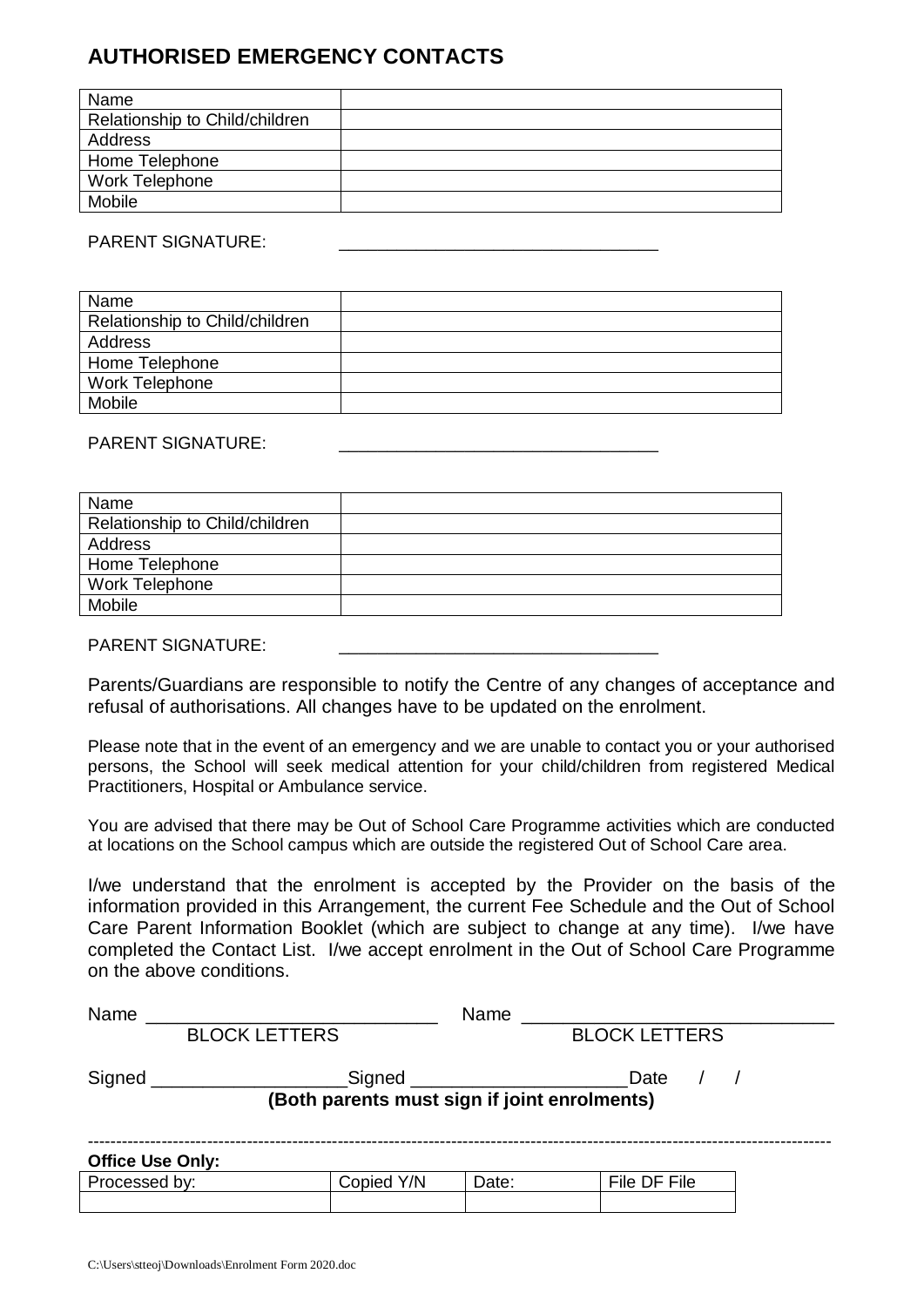# **HEALTH AND MEDICAL INFORMATION**

|                                                                                           | <b>CHILD 1</b> | <b>CHILD 2</b> | <b>CHILD3</b> |
|-------------------------------------------------------------------------------------------|----------------|----------------|---------------|
| Is your child's immunisation up<br>to date? If yes, please provide a<br>copy for sighting | YES/NO         | YES/NO         | YES/NO        |
| child<br>Does<br>have<br>your<br>a<br>disability?                                         | YES/NO         | YES/NO         | YES/NO        |
| If yes, please detail.                                                                    |                |                |               |
|                                                                                           |                |                |               |
| Does your child have special<br>needs?                                                    | YES/NO         | YES/NO         | YES/NO        |
| If yes, please detail.                                                                    |                |                |               |
|                                                                                           |                |                |               |
| Does your child have allergies?                                                           | YES/NO         | YES/NO         | <b>YES/NO</b> |
| If yes, please list.                                                                      |                |                |               |
|                                                                                           |                |                |               |
| Has your child been diagnosed<br>at risk of Anaphylaxis?                                  | YES/NO         | YES/NO         | YES/NO        |
| Does your child have any other<br>medical conditions?                                     | YES/NO         | YES/NO         | YES/NO        |
| If yes, please list.                                                                      |                |                |               |
|                                                                                           |                |                |               |
| child<br>your<br>have<br>Does<br>any<br>special dietary requirements?                     | YES/NO         | YES/NO         | YES/NO        |
| If yes, please list.                                                                      |                |                |               |
|                                                                                           |                |                |               |
| child<br>your<br>take<br>Does<br>any<br>regular medication?                               | YES/NO         | YES/NO         | YES/NO        |
| If yes, please list.                                                                      |                |                |               |
|                                                                                           |                |                |               |
|                                                                                           |                |                |               |